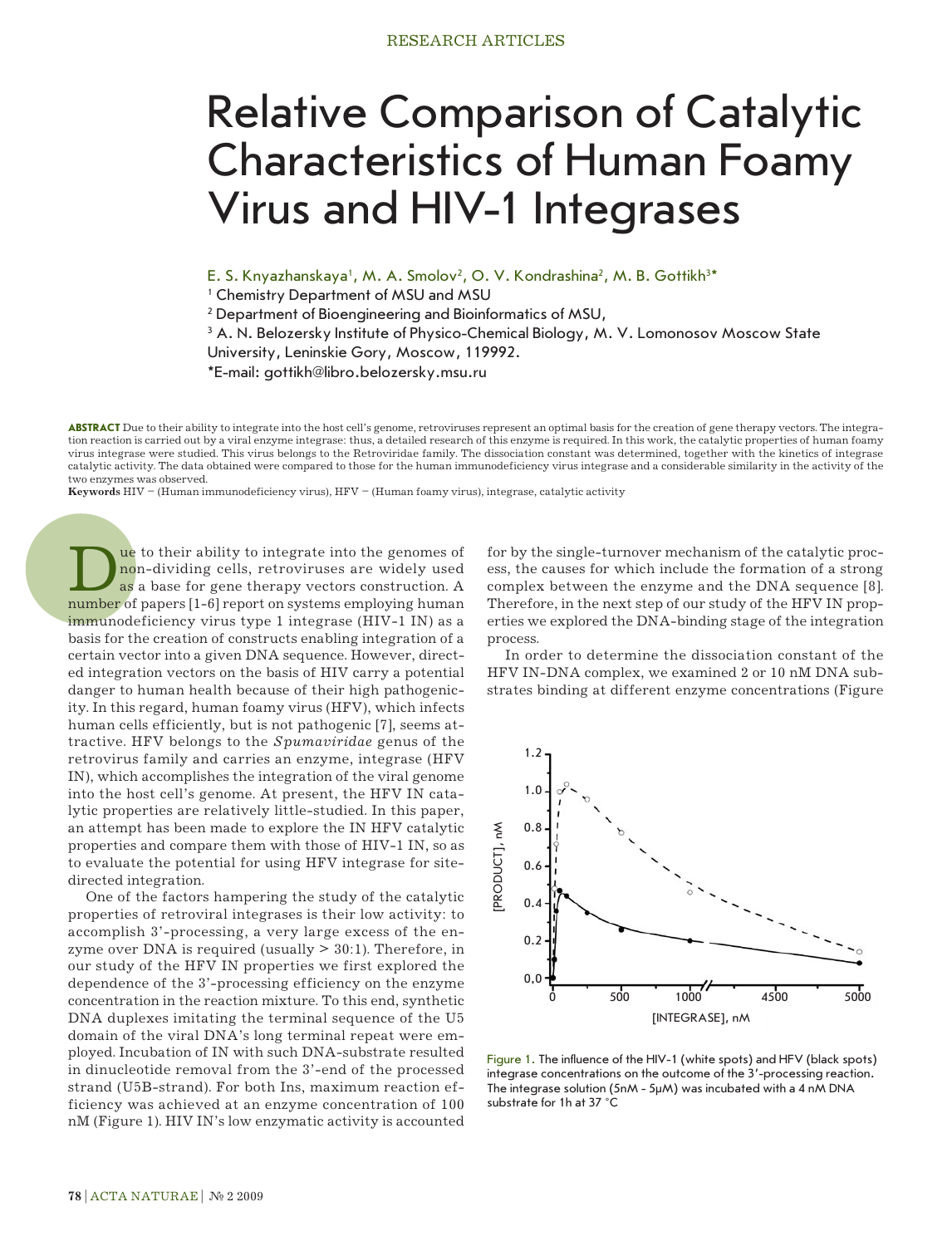2A). Application of the approach based on the simple ligandreceptor interaction theory to the system under study allowed employing equation (1)

$$
[IN * DNA] = \frac{1}{2} \Biggl( [DNA]_0 + [IN]_0 + K_a' - \text{anisot} \text{obser} \text{on} \text{Sov} \text{on} \text{Sov} \text{on} \text{Sov} \text{on} \text{Sov} \text{on} \text{Sov} \text{on} \text{Sov} \text{on} \text{Sov} \text{on} \text{Sov} \text{on} \text{Sov} \text{on} \text{Sov} \text{on} \text{Sov} \text{on} \text{Sov} \text{on} \text{Sov} \text{on} \text{Sov} \text{on} \text{Sov} \text{on} \text{Sov} \text{on} \text{Sov} \text{on} \text{Sov} \text{on} \text{Sov} \text{on} \text{Sov} \text{on} \text{Sov} \text{on} \text{Sov} \text{on} \text{Sov} \text{on} \text{Sov} \text{on} \text{Sov} \text{on} \text{Sov} \text{on} \text{Sov} \text{on} \text{Sov} \text{on} \text{Sov} \text{on} \text{Sov} \text{on} \text{Sov} \text{on} \text{Sov} \text{on} \text{Sov} \text{on} \text{Sov} \text{on} \text{Sov} \text{on} \text{Sov} \text{on} \text{Sov} \text{on} \text{Sov} \text{on} \text{Sov} \text{on} \text{Sov} \text{on} \text{Sov} \text{on} \text{Sov} \text{on} \text{Sov} \text{on} \text{Sov} \text{on} \text{Sov} \text{on} \text{Sov} \text{on} \text{Sov} \text{on} \text{Sov} \text{on} \text{Sov} \text{on} \text{Sov} \text{on} \text{Sov} \text{on} \text{Sov} \text{on} \text{Sov} \text{on} \text{Sov} \text{on} \text{Sov} \text{on} \text{Sov} \text{on} \text{Sov} \text{on} \text{Sov} \text{on} \text{Sov} \text{on} \text{Sov} \text{on} \text{Sov} \text{on} \text{Sov} \text{on} \text{Sov} \text{on} \text{Sov} \text{on} \text{S
$$

to calculate the Kd value, which appeared to be 15-20 nM. This value indicates that the DNA forms a rather stronger complex with HFV IN than with HIV IN (40 nM [8]).

We also studied the DNA-binding kinetics of both enzymes by the fluorescence polarization method. The experi-



Figure 2. The binding of DNA with HIV and HFV Ins. (a). The isotherm of IN HFV binding a 2nM U5-HFV substrate. The incubation was carried out for 20 min at 25 °C in buffer solution containing 20 mM Tris (pH 7.2), 20 mM NaCl, 1 mM DTT, and a 5 mM MgCl<sub>2</sub>. The DNA / protein complexes were analyzed by gel retardation assay. (b). The fluorescence polarization assay was applied for constructing the kinetics of the binding of a 4 nM DNA substrate by 100 nM HIV (white spots) and HFV (black spots) integrases at 25 °C

 $\frac{1}{2}$  $\left[\left[DMA\right]_0 + \left[M\right]_0 + K_a\right]$  anisotropy, conditioned by a slower complex rotation, was<br>observed (Figure 2B). The -HFV IN complex formation is  $\left[\left[DMA\right]_0 + \left[M\right]_0 + K_d\right]$  anisotropy, conditioned by a slower complex rotation, was ment was performed at 25°C, since it is known that under such conditions retroviral INs are capable of associating with their substrates without executing the substrates processing. When the IN solution was added to a fluorescently labeled DNA-duplex, an abrupt increase in the fluorescence signal's accomplished in 3-4 minutes, which is approximately five times longer than the time required for the DNA association with HIV IN [8]. This fact is also indicative of greater favorability of HIV IN binding to the DNA.

> The results obtained accord well with the data on the time dependence of accumulation of the DNA-substrate's catalytic conversion products. Figure 3 presents the curves corresponding to accumulation of the products of the 3'-processing and strand-transfer reactions catalyzed by the two INs.

> It can be seen that the lag-phase, preceding the linear growth phase of product accumulation, characteristic of HIV IN action, is entirely absent in the case of HFV IN. Instead, the process passes straight into the linear growth phase. The calculated stationary rates of product formation at this stage have similar values for both integrases ( $V_{linear}$  (HIV) = 0.011 nmole/min,  $V_{linear}$  (HFV) = 0.014 nmole/min) and are remarkably low, which is not typical for a multiple-turnover mode of the enzyme action at the concentrations concerned. It has been shown that the reason for such behavior of HIV INs isolated in the presence of zinc ions and in the absence of detergents according to the procedure in [9] is their low natural catalytic activity rather than low active protein form content in the preparations used. This leads to the inapplicability of the classical Michaelis-Menten formalism to the description of HIV IN's catalytic action. Instead, one has to employ kinetic equations which assume that the reactions catalyzed by the IN proceed under so-called "single-turnover" conditions, implicating a large excess of enzyme over the sub-



Figure 3. The kinetics of the 3'-processing reaction. The product accumulation curve of a 4 nM U5 substrate 3'-processing reaction while incubated with a 100 nM HIV (white spots) and HFV (black spots) integrases